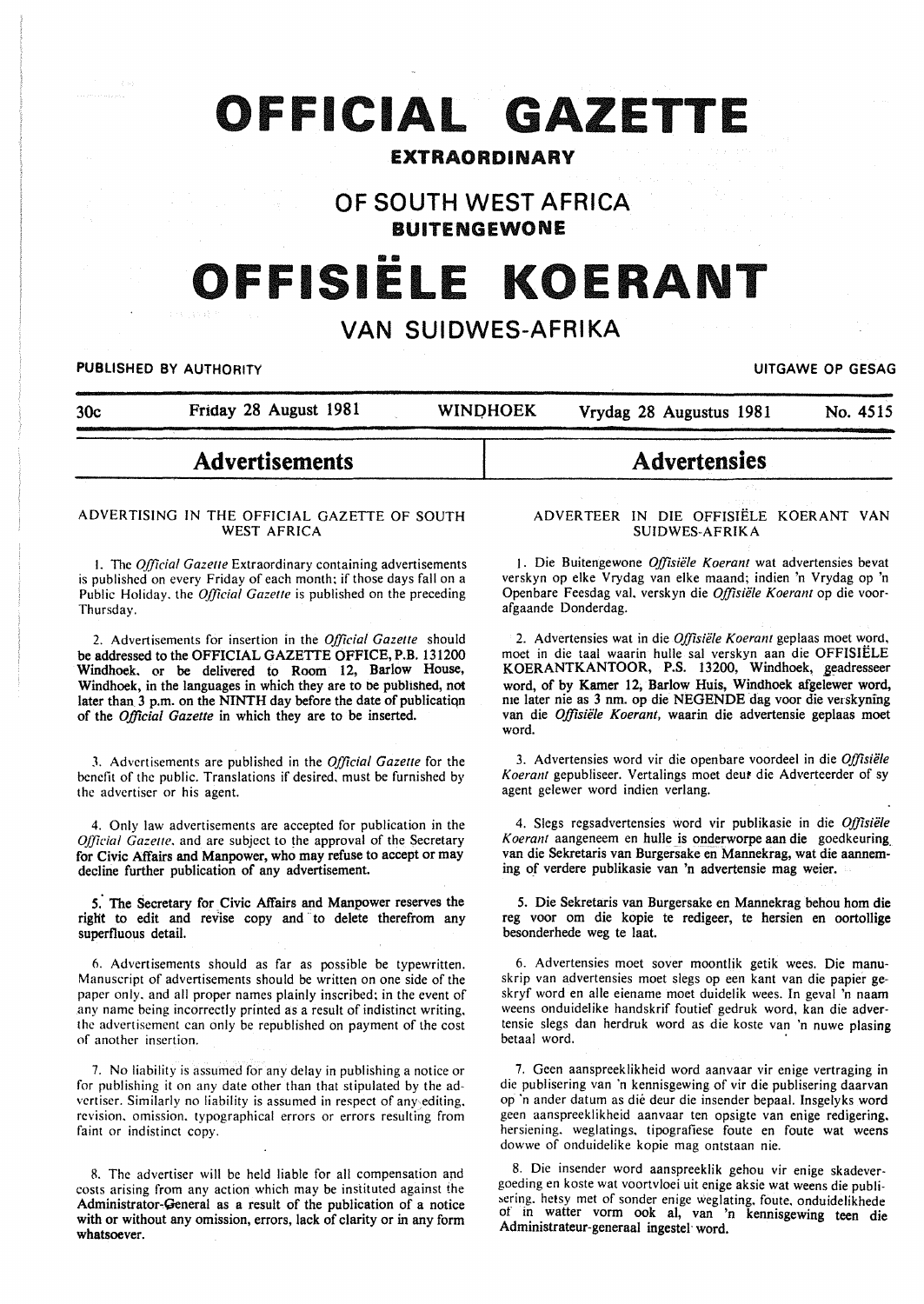9. The subscription for the *Official Gazette* is R 12,50 per annum, post free in this Territory and the Republic of South Africa, obtainable from Messrs. The Suidwes-Drukkery Limited, P.O. Box 2196, Windhoek. Postage must be prepaid by overseas subscribers. Single copies of the *Official Gazette* may be obtained from The Suidwes-Drukkery, Limited, P. 0. Box 2196, Windhoek, at the .Jrice of 30 c per copy. Copies are kept in stock for only two years.

10. The charge for the insertion of notices is as follows and is payable in the form of cheques, bills, postal or money orders:

#### LIST OF FIXED TARIFF RATES

*Standardised notices*  Administration of Estates Acts notices: Forms J. 297 J. 295. J. 193 and J. 187 ................................... . Business notices ................................................. . Butchers' notices ................................................ . Change of name (four insertions) ......................... . Deeds: Lost documents ........ : ............................ . Insolvency Act and Company Acts notices: J 28, J 29. Forms· I to 9 ..................................................•. , .  $N.B. -$  Forms 2 and 6  $-$ additional statements according to word count table, added to the basic tariff. Lost life insurance policies .................................. . Naturalisation notices (including a reprint for the advertiser) ............................................................. . Slum Clearance Court notices, per premises ......... . Third party insurance claims for compensation ..... . Unclaimed moneys - only in the extraordinary *Official Gazette, closing date 15 January (per en*try of "name. address and amount") ................... .. *Non-standardised notices*  Company notices: Short notices: Meetings, resolutions, offer of compromise. conversion of company, voluntary windings-up; closing of transfer or members' registers and/or declaration of dividends .......... . Declaration of dividend with profit statements, including notes ................................................. . Long notices: Transfers, changes with respect to shares or capital, redemptions, resolutions, voluntary liquidations ............................................ . Liquidator's and other appointees' notices.............. Liquor Licence notices (in extraordinary *Gazettes,*  viz. June/Tv!, November/Cape, January/O.F.S., April/Natal). per bilingual application .............. . Orders of the Court: Provisional and final liquidations or sequestrations ............................................................. . Reductions or changes in capital mergers, offer of compromise ................................................... . Judicial managements, *curator bonis* and similar and extensive rules nisi ................................. .. Extension of return date ................................ .. Supersessions and discharge of petitions  $(J\ 158)$ Sales in execution and other public sales: Sales in execution ......................................... .. Public auctions, sales and tenders: Up to 75 words ............................................ .. 76 to 250 words ........................................... .. *Rate per insertion*  R 2.00 5.00 5.00 25.00 6.00 4.00 2.00 2.00 4.00 2.50 0.80 I 1.00 25.00 37,00 7,00 7,00 14.00 37.00 37,00 4,00 4,00 18,00 6,00 15.00

9. Die jaarlikse intekengeld op die *Offisiële Koerant* is R12.50 posvry in hierdie Gebied en die Republiek van Suid-Afrika, verkrygbaar by die here Die Suidwes-Drukkery Beperk, Posbus 2 I 96, Windhoek. Oorsese intekenaars moet posgeld vooruit betaal. Enkel eksemplare van die *Offisiele Koerant* ·is verkrygbaar van die here Die Suidwes-Drukkery Beperk, Posbus 2196, Windhoek, teen 30c per eksemplaar: Eksemplare word vir slegs twee jaar in voorraad gehou.

10. Die koste vir die plasing van kennisgewings is soos volg en is betaalbaar by wyse van tjeks, wissels, pos- of geldorders:

#### LYS VAN VASTE TARIEWE

| Gestandaardiseerde kennisgewings                                                                                                                                                    | Tarief per<br>plasing              |
|-------------------------------------------------------------------------------------------------------------------------------------------------------------------------------------|------------------------------------|
|                                                                                                                                                                                     | R                                  |
|                                                                                                                                                                                     | 6,00<br>5,00                       |
| Boedelwettekennisgewings: Vorms J. 297, J. 295, J.                                                                                                                                  | $\mathcal{O}(\mathcal{O})$<br>2,00 |
| Derdeparty-assuransie-eise om skadevergoeding<br>Insolvensiewet- en maatskappywettekennisgewings: J                                                                                 | 2.50                               |
|                                                                                                                                                                                     | 4.00                               |
| L.W. $-$ Vorms 2 en $6 -$ bykomstige verklarings<br>volgens woordetal-tabel, toegevoeg tot die basiese<br>tarief.                                                                   |                                    |
| Naamsverandering (vier plasings)<br>Naturalisasiekennisgewings (insluitende 'n herdruk vir                                                                                          | 25,00                              |
| Onopgeëiste geld - slegs in die buitengewone Offi-<br>siële Koerant, sluitingsdatum 15 Januarie (per in-                                                                            | 2.00                               |
| skrywing van "naam, adres en bedrag")                                                                                                                                               | 0.80                               |
|                                                                                                                                                                                     | 5,00                               |
| Slumopruimingshofkennisgewings, per perseel                                                                                                                                         | 4.00                               |
| Verlore lewensversekeringspolisse                                                                                                                                                   | 2,00                               |
| siële koerante, t.w. Junie/Tvl. November/Kaap,<br>Januarie/O.V.S., April/Natal) per tweetalige aan-                                                                                 | 7.00                               |
| Geregtelike en ander openbare verkope:                                                                                                                                              |                                    |
|                                                                                                                                                                                     |                                    |
| Openbare veilings, verkope en tenders:                                                                                                                                              | 18.00                              |
|                                                                                                                                                                                     | 6,00                               |
|                                                                                                                                                                                     | 15,00                              |
|                                                                                                                                                                                     | 23,00                              |
| Handelsmerke in Suidwes-Afrika                                                                                                                                                      | 11,00                              |
| Likwidateurs en ander aangesteldes se kennisgewings                                                                                                                                 | 7,00                               |
| Maatskappykennisgewings:<br>Kort kennisgewings: Vergaderings, besluite, aan-<br>bod van skikking, omskepping van maatskappy,<br>vrywillige likwidasies, ens.; sluiting van oordrag- |                                    |
| of lederegisters en/of verklarings van dividende<br>Verklaring van dividende met profytstate, notas in-                                                                             | 11.00                              |
| $\text{result}$<br>.<br>Lang kennisgewings: Oordragte, veranderings met<br>betrekking tot aandele of kapitaal, aflossings, be-                                                      | 25.00                              |
| sluite, vrywillige likwidasies                                                                                                                                                      | 37.00                              |
| Orders van die Hof:<br>Voorlopige en finale likwidasies of sekwestrasies                                                                                                            | 14.00                              |
| Verlatings of veranderings in kapitaal, samesmel-<br>tings, aanbod van skikking<br>Geregtelike besture, kurator bonis en soortgelyke                                                | 37.00                              |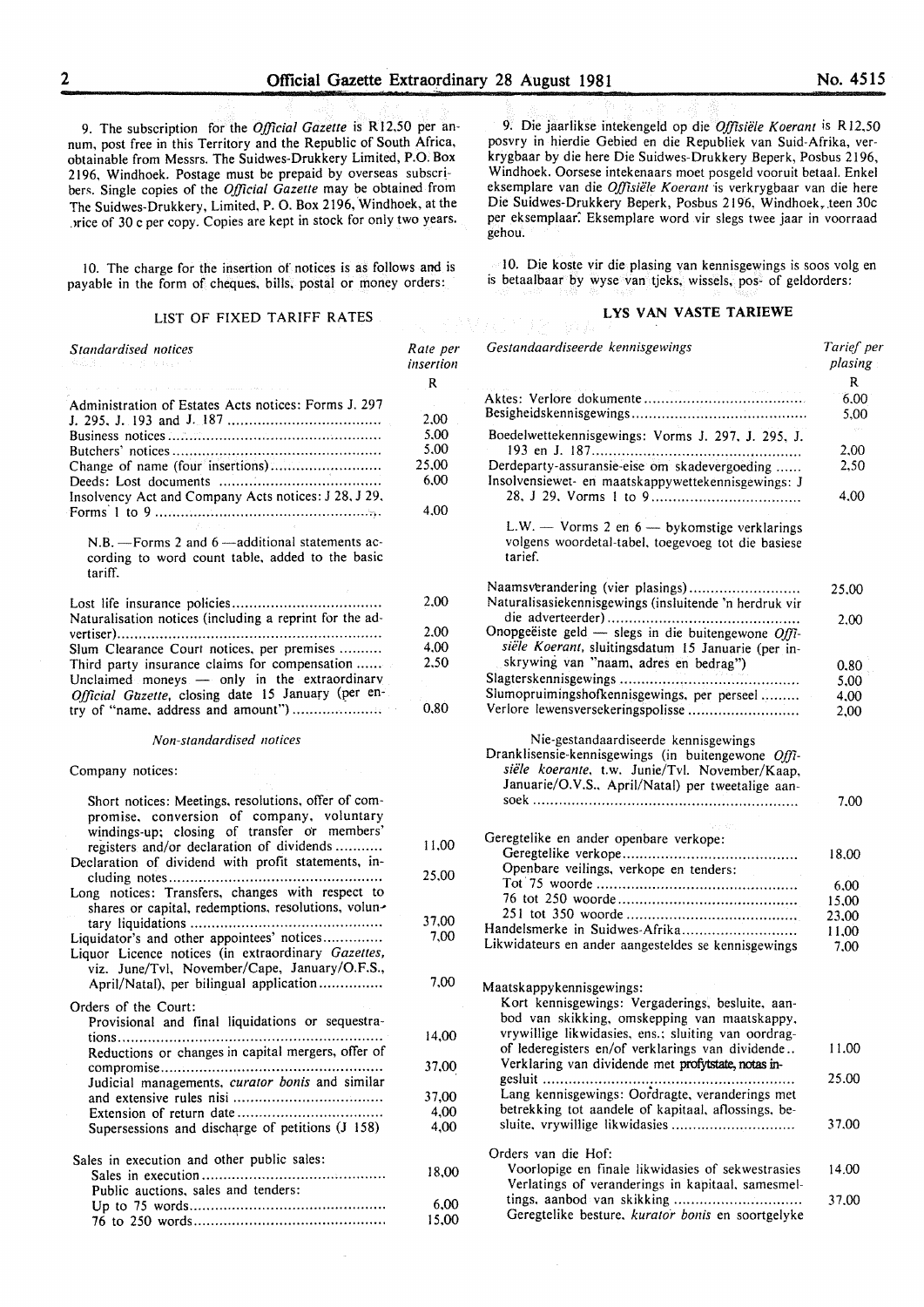| 아이는 어머니는 아이가 아니라 아이들이 아니라 아니다. |  | いちかん インファー しょうかち おとう まい |
|--------------------------------|--|-------------------------|
|                                |  | 23.00                   |
|                                |  | 11.00                   |

#### Vorm/Form J 187

## LIQUIDATION AND DISTRIBUTION ACCOUNTS IN DECEASED ESTATES LYING FOR INSPECTION

In terms of section 35(5) of Act 66 of 1965, notice is hereby given that copies of the liquidation and distribution accounts (first and final, *unless otherwise stated)* in the estates specified below will be open for the inspection of all persons interested therein for a period of 21 days (or shorter or longer if specially stated) from the date specated or from the date of publication hereof, whichever may be the later, and at the offices of the Masters and Magistrates as stated.

Should no objection thereto be lodged with the Masters concerned during the specified period, the executors will proceed to make payments in accordance with the accounts.

en uitgebreide bevele 11isi ................................ . Verlenging van keerdatum ............................... . Tersydestellings en afwysings van petisies (J 158) 37,00 4,00 4,00

### LIKWIDASIE- EN DISTRIBUSIEREKENING IN BESTORWE BOEDELS WAT TER INSAE LÊ

Ingevolge artikel 35(5) van Wet 66 van 1965, word hierby kennis gegee dat duplikate van die likwidasie- en distribusierekenings ( eerste en finale, *tensy anders vermeld)* in die boedels hieronder vermeld, in die kantore van die Meesters en Landdroste soos vermeld en gedurende 'n tydperk van 21 dae (of korter of Ianger *indien spesiaal vermeld)* vanaf gemelde datums of vanaf datum van publikasie hiervan, as dit later is, ter insae lê van alle persone wat daarby belang het.

Indien binne genoemde tydperk geen besware daarteen by die betrokke Meesters ingedien word nie, gaan die eksekuteurs oor tot die uitbetalings ingevolge gemelde rekenings.

437/80 - VAN VUUREN Christoffel Johannes Jansen 251103 5030000 Graslaagte Gobabis Gobabis Windhoek Volkskas Beperk, Pretoria

#### Vorm/Form J 193 NOTICE TO CREDITORS IN DECEASED ESTATES

All persons having claims against the estates mentioned below are hereby called upon to lodge their claims with the executors concerned, within 30 days (or otherwise as indicated) calculated from the date of publication hereof. The information is given in the following order: Estate number, surname and christian names, date of birth, identity number, last address, date of death; surviving spouse's names, surname date of birth and identity number; name and address of executor or authorised agent, period allowed for lodgement of claims if *other than* 30 *days.* 

317/81 - SCHNEIDER Hermann Wilhelm Friedrich August 03 03 1897 970303 5011 10 *5* Plaas Habis, Distrik Karibib 29 07 1981 C.J. Hinrichsen P/a Lorentz & Bone Windhoek.

313/81 - LIEBENBERG Hendrik. Johannes 28 09 1936 360928 5020 00 9 Plaas Nr. 224 Rustig Mariental Distrik 19 07 1981 Anna Magrietha Liebenberg (gebore Maritz) Barclays-Nasionale Bank Bpk. Windhoek.

319/81 - BLUMAUER Herbert Karl Heinrich 26 05 1924 240526 5007 10 3 Mozartstrasse 22, Windhoek 18 07 1981 Barclays-Nasionale Bank Beperk Windhoek

 $\sim$   $\sim$   $\sim$ 

#### KENNISGEWING AAN KREDITEURE IN BESTORWE BOEDELS

Aile persone wat vorderinge bet . teen die boedels hieronder vermeld, word hierby versoek om hul vorderinge by die betrokke eksekuteurs en binne 'n tydperk van 30 dae (of andersins soos aangedui) gereken vanaf die datum van publikasie hiervan in te lewer. Die inligting word verstrek in die volgorde: Boedelnommer, familienaam en voorname, geboortedatum, persoonsnommer; laaste adres, datum oorlede; nagelate eggenoot(note) se name, familienaam, geboortedatum en persoonsnommer; naam en adres van eksekuteurs of gemagtigde agent, tydperk toegelaat vir lewering van vorderings *indien anders as* 30 *dae.* 

326/81- ROMAHN Lieselotte 29 01 1919 190129 0011 10 3 32 Kasteel Street Windhoek 01 08 1981 Gerhard Josef Romahn F.M. Oehl Windhoek

332/81- ROUX Pieter Jacobus 24 06 1919 190624 5010 00 1 Plaas Numdis, Posbus 250, Karasburg 26 Julie 1981 Windhoek Keetrnanshoop Beleggings Maatskappy (Edms) Bpk Keetmanshoop.

216/81- LOSPER Piet Petrus 17 08 1928 28 0817 20 5 25 Februarie 1976 Losper (gebore Skott) Sofia Botma Lentin, Botrna & De Waal Passanogebou Kaiserstraat Posbus 38 Keetrnanshoop 30 Windhoek S.W.A.